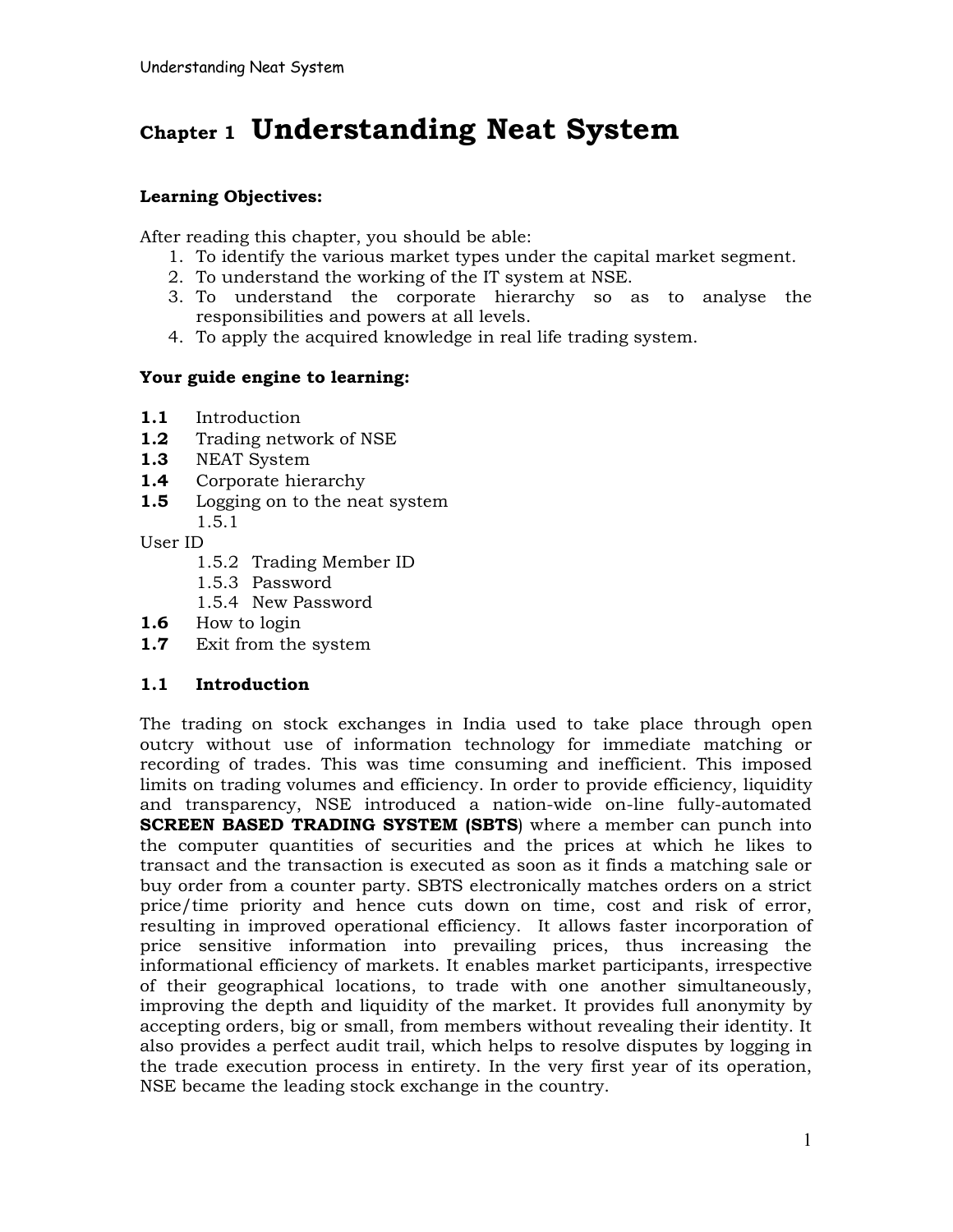Today India can boast that almost 100% trading takes place through electronic order matching. Technology was used to carry the trading platform from the trading hall of stock exchanges to the premises of brokers and to the PC's at the residence of Investors through the Internet.

This made a huge difference in terms of equal access to investors, in a geographically vast country like India.

# **1.2 Trading Network of NSE**

The trading network is depicted in the following figure.



NSE has main computer which is connected through Very Small Aperture Terminal (VSAT) installed at its office. The main computer runs on a fault tolerant mainframe computer at the Exchange. Brokers have terminals (identified as the PCs in the Figure 1) installed at their premises which are connected through VSATs/leased lines/modems.

An investor informs a broker to place an order on his behalf. The broker enters the order through his PC, which runs under Windows NT and sends signal to the Satellite via VSAT/leased line/modem. The signal is directed to mainframe computer at NSE via VSAT at NSE's office. A message relating to the order activity is broadcast to the respective member. The order confirmation message is immediately displayed on the PC of the broker. This order matches with the existing passive order(s), otherwise it waits for the active orders to enter the system. On order matching, a message is broadcast to the respective member.

The trading system operates on a strict price time priority. All orders received on the system are sorted, with the best priced order getting the first priority for matching i.e., the best buy orders match with the best sell order. Similar priced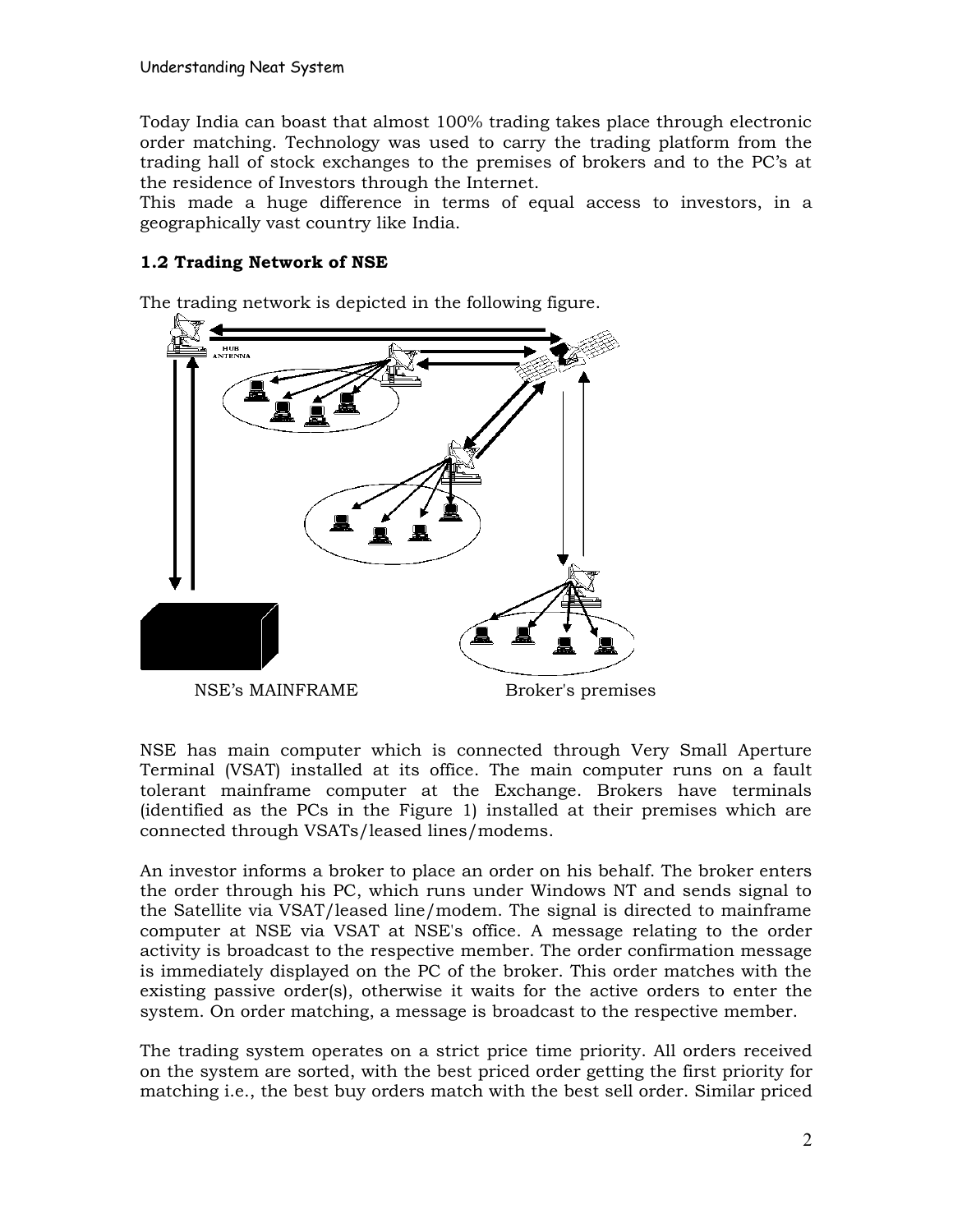orders are sorted on time priority basis, i.e. the one that came in earlier gets priority over the later order. Orders are matched automatically by the computer keeping the system, transparent and fair. Where an order does not find a match, it remains in the system for the day till a fresh order comes in or the earlier order is cancelled or modified.

The NSE trading system (NEAT) generates and maintains an audit trail of the orders entered in the system by assigning a unique order number to all the orders placed on the NEAT system.

The system is normally made available for trading on all days except Saturdays, Sundays and other holidays. Holidays are declared by the Exchange from time to time.

# **1.3 NEAT System**

The NEAT system has **four types** of market. They are:

# **1. Normal Market**

All orders which are of regular lot size or multiples thereof are traded in the Normal Market. For shares that are traded in the compulsory dematerialised mode the market lot of these shares is one. Normal market consists of various book types wherein orders are segregated as Regular lot orders, Special Term orders, Negotiated Trade Orders and Stop Loss orders depending on their order attributes.

# **2. Odd Lot Market**

All orders whose order size is less than the regular lot size are traded in the odd-lot market. An order is called an odd lot order if the order size is less than regular lot size. These orders do not have any special terms attributes attached to them. In an odd-lot market, both the price and quantity of both the orders (buy and sell) should exactly match for the trade to take place. Currently the odd lot market facility is used for the Limited Physical Market as per the SEBI directives.

# **3. Auction Market**

In the Auction Market, auctions are initiated by the Exchange on behalf of trading members for settlement related reasons. There are 3 participants in this market.

- (i) Initiator the party who initiates the auction process is called an initiator
- (ii) Competitor the party who enters orders on the same side as of the initiator
- (iii) Solicitor the party who enters orders on the opposite side as of the initiator

# **4. RETDEBT Market**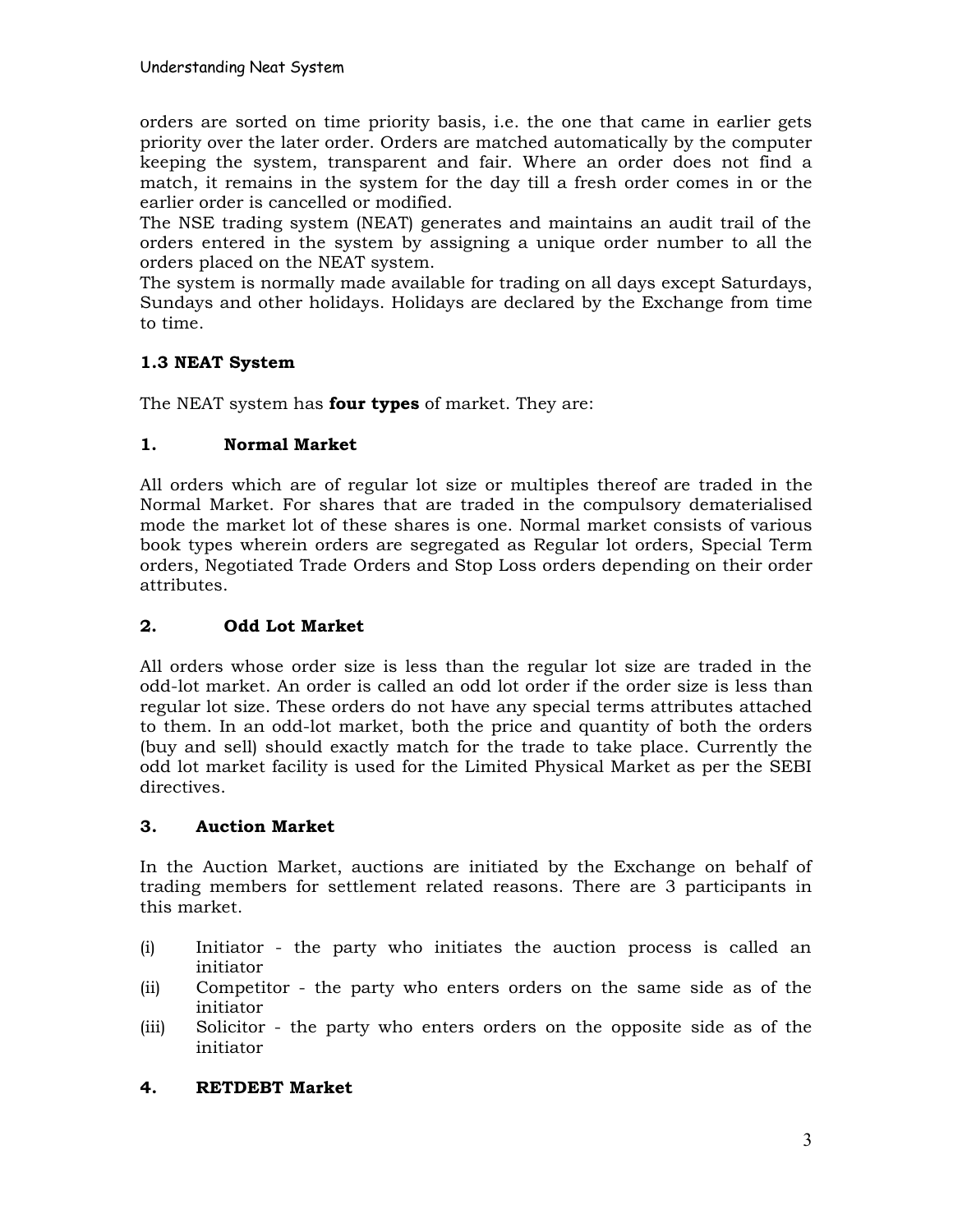The RETDEBT market facility on the NEAT system of capital market segment is used for transactions in Retail Debt Market session. Trading in Retail Detail Market takes place in the same manner as in equities (capital market) segment. The main features of this market are detailed in a separate section (1.15) on RETDEBT market.

# **1.4 Corporate hierarchy**

The trading member has the facility of defining a hierarchy amongst its users of the NEAT system. This hierarchy comprises:



The users of the trading system can logon as either of the user type. The significance of each type is explained below:

**Corporate Manager: -** The corporate manager is a term assigned to a user placed at the highest level in a trading firm. Such a user receives at the End of the Day Reports for all branches of the trading member. The facility to set Branch Order Value Limits and User Order Value Limits is available to the corporate manager.

**Branch Manager: -** The branch manager is a term assigned to a user who is placed under the corporate manager. The branch manager receives at End of the Day reports for all the dealers under that branch. The branch manager can set user order value limit for each of his branch.

**Dealer: -** Dealers are users at the lower most level of the hierarchy. A dealer can view and perform order and trade related activities only for himself and does not have access to information about other dealers under the same branch or other branches.

# **1.5 Logging on to the neat system**

On starting NEAT application, the **logon screen** appears with the following details:

- · User ID
- · Trading Member ID
- · Password
- New Password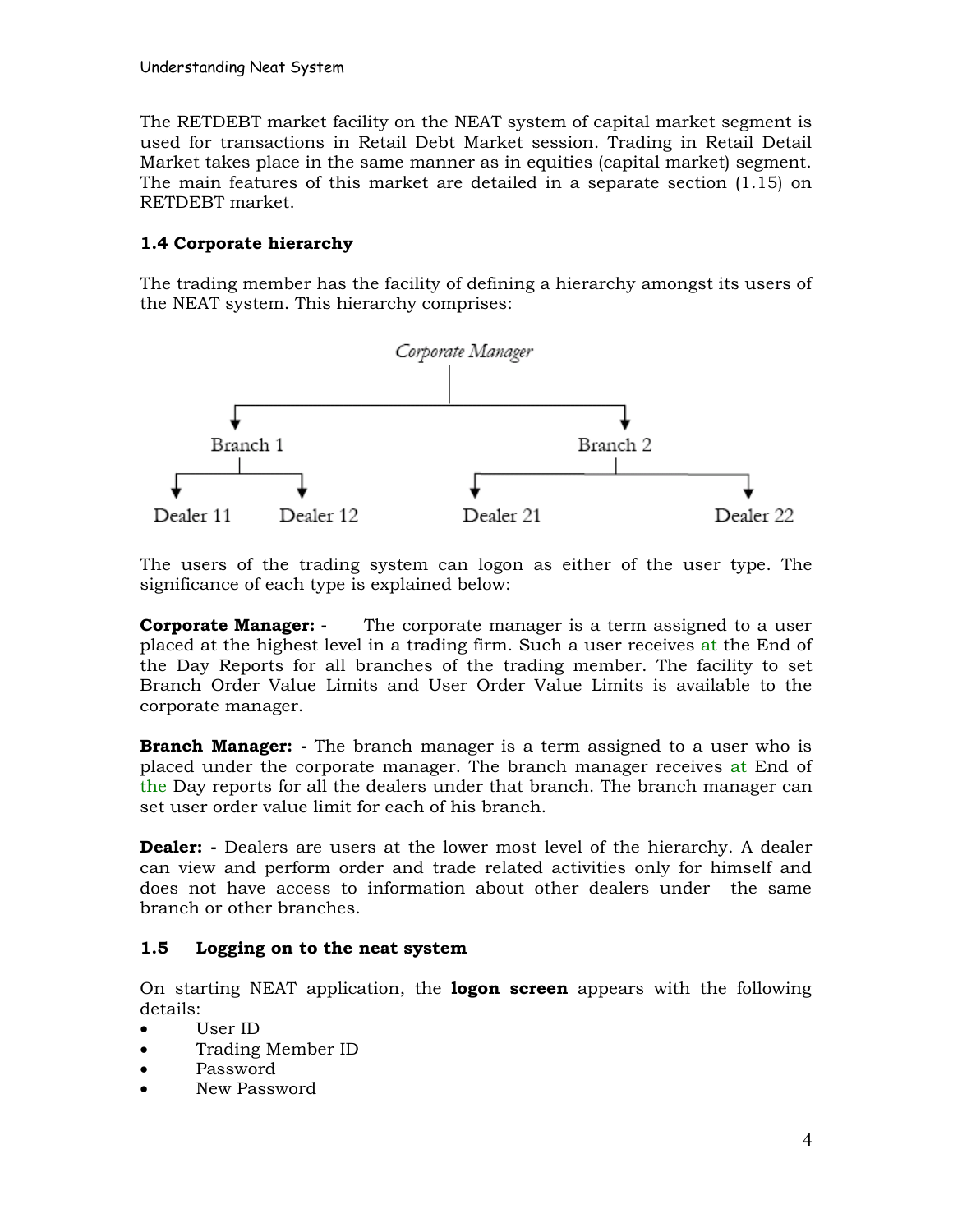In order to sign in to the system, the User must specify a valid User ID, Trading Member ID and the corresponding password. A valid combination of User ID, Trading Member ID and the password is needed to access the system. Press [Tab] key to move to the next field. [Shift+Tab] keys can be used to move to the previous field(s). After entering IDs and password, press the [Enter] key to complete the logon procedure.



# **1.5.1**

#### **User ID:**

Each Trading Member can have more than one User. The number of Users allowed for each Trading Member is notified by the Exchange from time to time. Each User of a Trading Member must be registered with the Exchange and is assigned a unique User ID. To get a user ID, the users need to have the NSE's certification (NCFM) in the desired module. The User ID is provided by National Stock Exchange (NSE) through its member, after passing the NSE's certification exam. User IDs are issued to only registered NSE trading members.

#### **1.5.2 Trading Member ID:**

Any individual who is a registered member of the exchange, participating in trading himself or on the behalf of its clients, is a trading member. The Exchange assigns a Trading Member ID to each Trading Member. The Trading Member ID is unique and functions as a reference for all orders/trades of different Users. This ID is common for all the Users of a particular Trading Member. The Trading Member ID and User ID form a unique and valid combination.

#### **1.5.3 Password:**

When a User logs-in for the first time, he has to enter the default password 'NEATCM' provided by the Exchange. On entering this password, the system requests the User to enter a new password in the 'New Password' field. On entering the 'new password', the system requests for a confirmation of this 'new password'. This new password is known to the User only.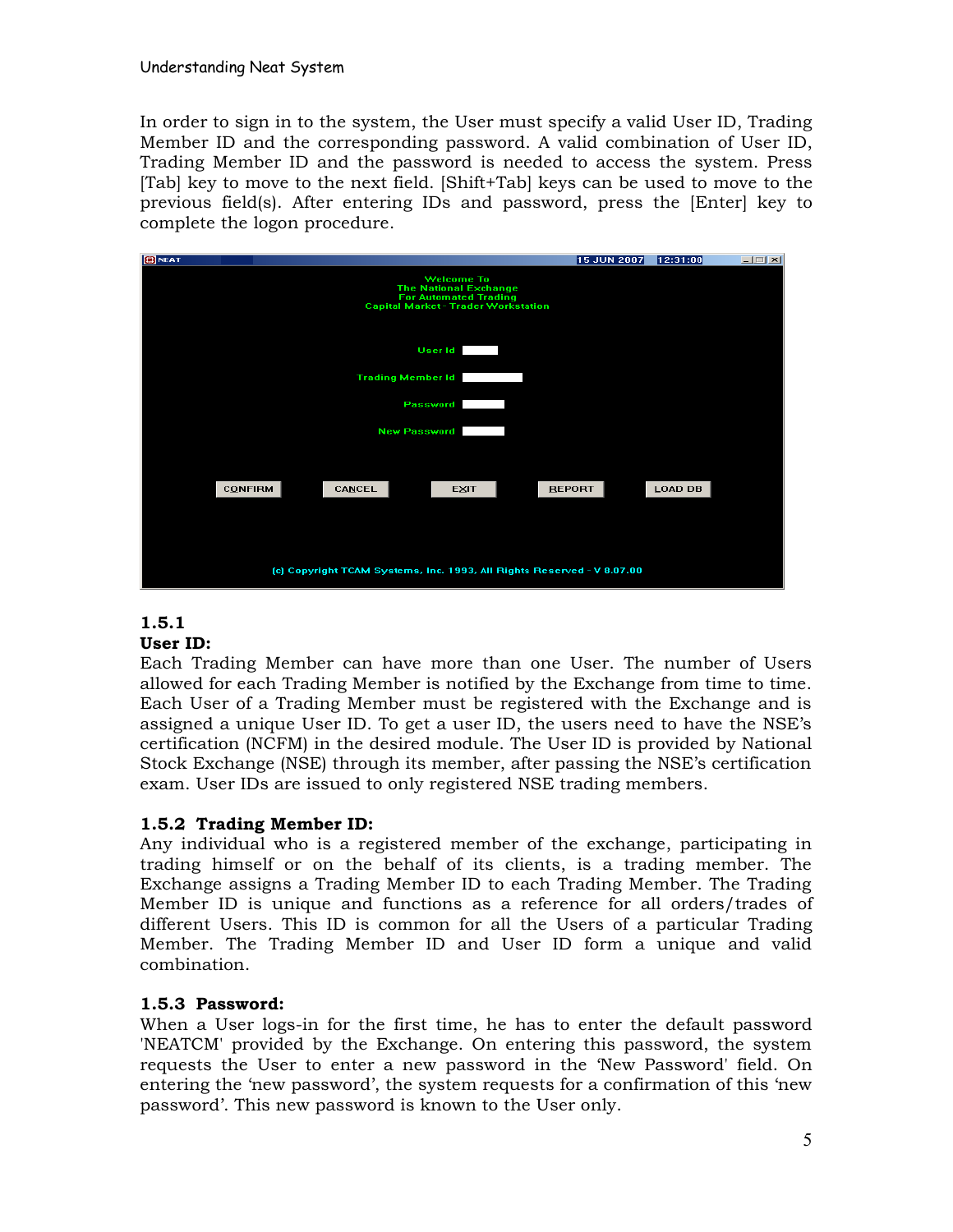If three attempts are made by a User to log on, with an incorrect password, then that User is automatically disabled. In case of such an event, the Trading Member makes a written request to the Exchange for resetting of password.

#### **1.5.4 New Password:**

The password can be changed if the User desires so and a new password can be entered. The new password must be different from the old password. Password appears in the encrypted form and thus complete secrecy is maintained. It is used to change the old password by the users, for their own security.

- **Confirm** : To confirm the above details, press enter.
- **Cancel** : To cancel the operation, press cancel.
- **Exit** : To exit from the logon screen, press exit.

# **1.6 How to login**

In the following example, the User ID is '13750', Trading Member ID is '06428' and the password (password must be 6 to 8 character and it may be alpha or numeric) is typed. Whenever a new password is typed a message window appears showing the message that your password will expire within 15 days. On or before the expiry of the period, the user has to submit a new password. It is advisable that a user should change his password at least once or twice a week to ensure security.

| <b>B</b> NEAT                                                                                                                   |        |                                | <b>15 JUN 2007</b> | 12:31:32 | $-1$ $-1$ $\times$ |  |  |  |
|---------------------------------------------------------------------------------------------------------------------------------|--------|--------------------------------|--------------------|----------|--------------------|--|--|--|
| <b>Welcome To</b><br><b>The National Exchange</b><br><b>For Automated Trading</b><br><b>Capital Market - Trader Workstation</b> |        |                                |                    |          |                    |  |  |  |
|                                                                                                                                 |        | <b>User Id 13750</b>           |                    |          |                    |  |  |  |
|                                                                                                                                 |        | <b>Trading Member Id 06428</b> |                    |          |                    |  |  |  |
| ********<br>Password                                                                                                            |        |                                |                    |          |                    |  |  |  |
| <b>New Password</b>                                                                                                             |        |                                |                    |          |                    |  |  |  |
|                                                                                                                                 |        |                                |                    |          |                    |  |  |  |
| <b>CONFIRM</b>                                                                                                                  | CANCEL | <b>EXIT</b>                    | <b>REPORT</b>      | LOAD DB  |                    |  |  |  |
|                                                                                                                                 |        |                                |                    |          |                    |  |  |  |
|                                                                                                                                 |        |                                |                    |          |                    |  |  |  |
|                                                                                                                                 |        |                                |                    |          |                    |  |  |  |
| [c] Copyright TCAM Systems, Inc. 1993, All Rights Reserved - V 8.07.00                                                          |        |                                |                    |          |                    |  |  |  |

# **1.7 Exit from the system (Alt + F4):**

At the Log on, Screen one can exit from the application on pressing [Alt+F4] keys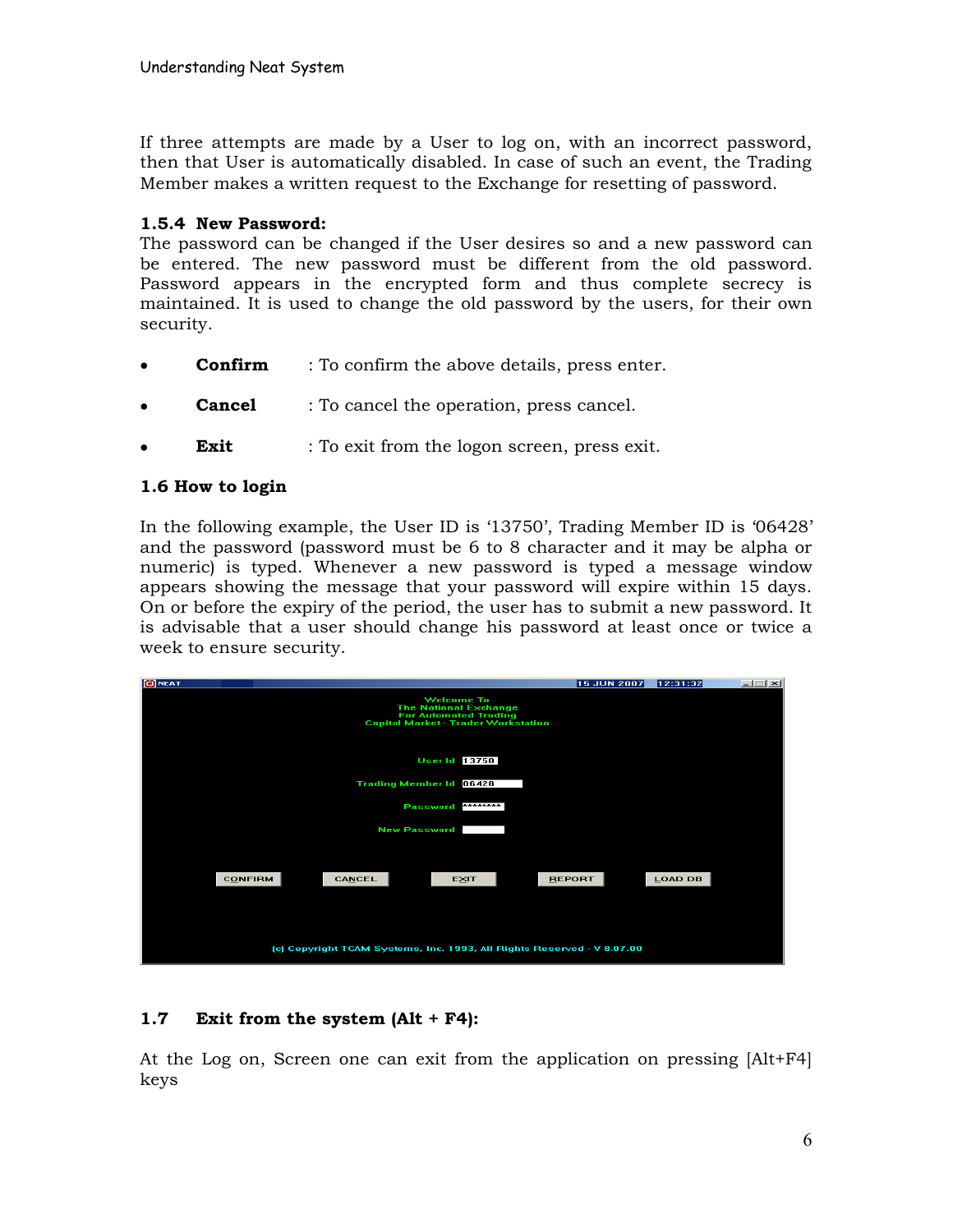Within the Application, press [Alt+F4] keys to generate the log off screen. The log off screen displays the following options:

| <b>B</b> NEAT                                                                                                                               | <b>BLB LIMITED</b>     |           |                | 13750           |                                              |             | 08 JUN 2007<br>S&P CNX Nifty | 12:56:37<br>4158.65 (-20.85) | $\Box$ |
|---------------------------------------------------------------------------------------------------------------------------------------------|------------------------|-----------|----------------|-----------------|----------------------------------------------|-------------|------------------------------|------------------------------|--------|
|                                                                                                                                             | 521.70 RELIANCE EQ N   | ര         | 1665.00 M&M EQ | 42 @<br>E.      | 725.90 ACC EQ N 3 @                          |             | 787.20 DEEPAKFERT EQ N 93 @  |                              | 88.0   |
| <b>SO MAY</b><br>đ                                                                                                                          | $\mathbf{d}$<br>蛋<br>4 | 困         | ×              | $ D 2 D $ b     | $  \mathfrak{F} \mathfrak{a}   \mathbf{H}  $ | 相様の<br> 2   |                              |                              |        |
| <b>IFCI</b><br><b>ITC</b>                                                                                                                   | EQ N<br>EQ N           |           | 5538<br>739    | 48.80<br>151.85 | 48.85<br>151.95                              | 55482<br>99 | $48.80 -$<br>151.95 -        |                              |        |
| <b>BANBAXY</b>                                                                                                                              | EQ N                   |           | 5              | 367.20          | 367.50                                       | 50          | 367.50                       |                              |        |
|                                                                                                                                             |                        |           |                |                 |                                              |             |                              |                              |        |
|                                                                                                                                             |                        |           |                |                 |                                              |             |                              |                              |        |
|                                                                                                                                             |                        |           |                |                 |                                              |             |                              |                              |        |
|                                                                                                                                             |                        |           |                |                 |                                              |             |                              |                              |        |
|                                                                                                                                             |                        |           |                |                 |                                              |             |                              |                              |        |
|                                                                                                                                             |                        |           |                |                 |                                              |             |                              |                              |        |
|                                                                                                                                             |                        |           |                |                 |                                              |             |                              |                              |        |
|                                                                                                                                             |                        |           |                |                 |                                              |             |                              |                              |        |
|                                                                                                                                             |                        |           |                |                 |                                              |             |                              |                              |        |
|                                                                                                                                             |                        |           |                |                 |                                              |             |                              |                              |        |
|                                                                                                                                             |                        |           |                |                 |                                              |             |                              |                              |        |
|                                                                                                                                             |                        |           |                |                 |                                              |             |                              |                              |        |
|                                                                                                                                             |                        |           |                |                 |                                              |             |                              |                              |        |
|                                                                                                                                             |                        |           |                |                 |                                              |             |                              |                              |        |
|                                                                                                                                             |                        | Permanent |                |                 | <b>SIGNOFF</b><br>Temporary                  |             | Exit                         |                              |        |
| 12:49:57 M/C :1 under section 293(1)(d) and 293(1)(a) of the Companies Act, from<br>12:49:57 M/C :1 Rs.700.00 Crores to Rs.1000.00 Crores". |                        |           |                |                 |                                              |             |                              |                              |        |

Permanent Sign Off: As the name suggests, a User can log off permanently from the trading system by selecting this option. The User is logged off and the logon screen appears.

· Temporary Sign Off: Temporary sign off is a useful feature which allows the User to disallow the use of the trading software without actually logging off. During a temporary sign-off period, the application continues to receive all market updates. However, the User cannot enter orders or make inquiries at this point of time. Apart from this it allows the User to leave the trading system temporarily inactive and prevent unauthorized access for the system.

· On selecting the temporary sign-off option, a password entry screen is displayed. The use of the NEAT system is activated on entering the correct password. ·

The temporary sign-off is automatically activated when the User is inactive for a more than a period of 5 minutes. The User has to enter the password to resume activities. If three attempts are made to sign in with an incorrect password, the User is permanently logged off. In this case the User has to login again.

Exit: On selection of this option, the User comes out of Sign off screen.

# **Summary/Recapitulation**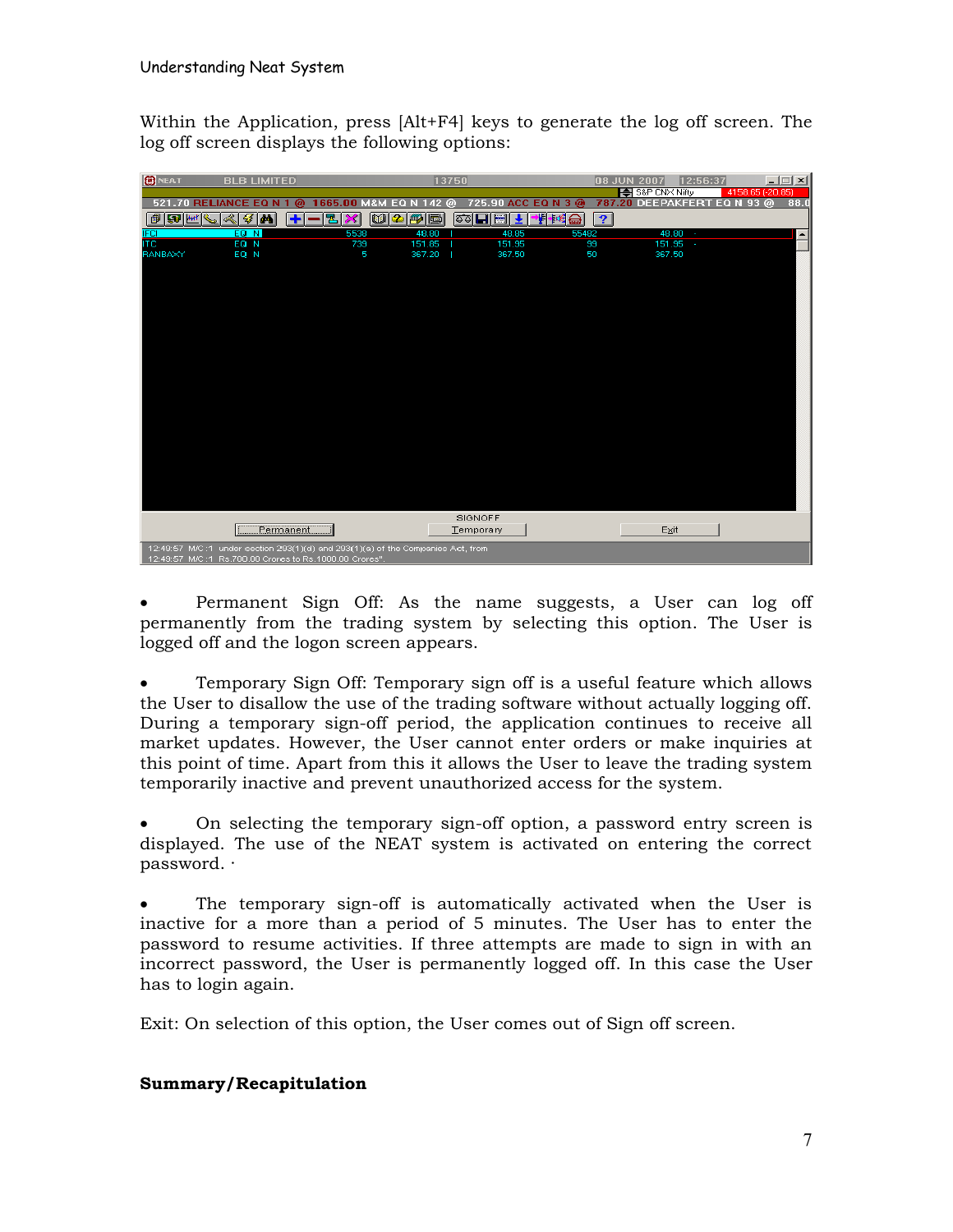- · Open outcry system has been replaced by screen based trading system, thus making the market more efficient, liquid and transparent.
- · All the trading terminals are interconnected to each other through VSATs/ leased lines / modems.
- · When a client wants to trade, he places an order with a trader who in turn enters the order through his PC, which runs under Windows NT.
- · The capital market segment has four types of market: Normal market, Odd- lot market, RETDEBT market, Auction market.
- · Under the corporate hierarchy, the highest position is taken by the corporate manager, then the branch manager and finally the dealers at the lowest level.
- · The market time is divided into various phases: Opening, Open phase, market close, Surcon.
- · The details that appear on the log on screen are: User ID, Trading member ID, Password and New password.
- · For logging off, there are various options available. They are: Permanent sign off, Temporary sign off and Exit.

#### **Let's revise - New Terms**

- · Screen Based Trading System
- · Very Small Aperture Terminal
- · Leased lines
- · Normal market
- · Odd lot market
- · Trading member ID
- · NEAT
- · RETDEBT market
- Auction market
- · Surcon

#### **Multiple Choice Questions – Time your efforts**

- **Q1** In order to provide efficiency, liquidity & transparency, NSE introduced a nation-wide on-line fully automated \_\_\_\_\_\_\_\_\_\_\_\_\_\_\_\_\_\_\_\_\_.
	- a) Screen based trading system.
	- b) State based ticketing system.
	- c) Small based ticketing system.
	- d) Screen based fast system.
- **Q2** Neat system supports an order driven market, wherein orders match on the basis of \_\_\_\_\_\_\_& \_\_\_\_\_\_\_\_\_\_ priority.
	- a) Size, bid.
	- b) Time, price.
	- c) Quality, quantity.
	- d) Bid, lot size.

#### **Q3** The odd lot market facility is used for \_\_\_\_\_\_\_\_\_\_\_\_\_\_\_.

- a) Normal market.
- b) Retdebt market.
- c) Odd lot market.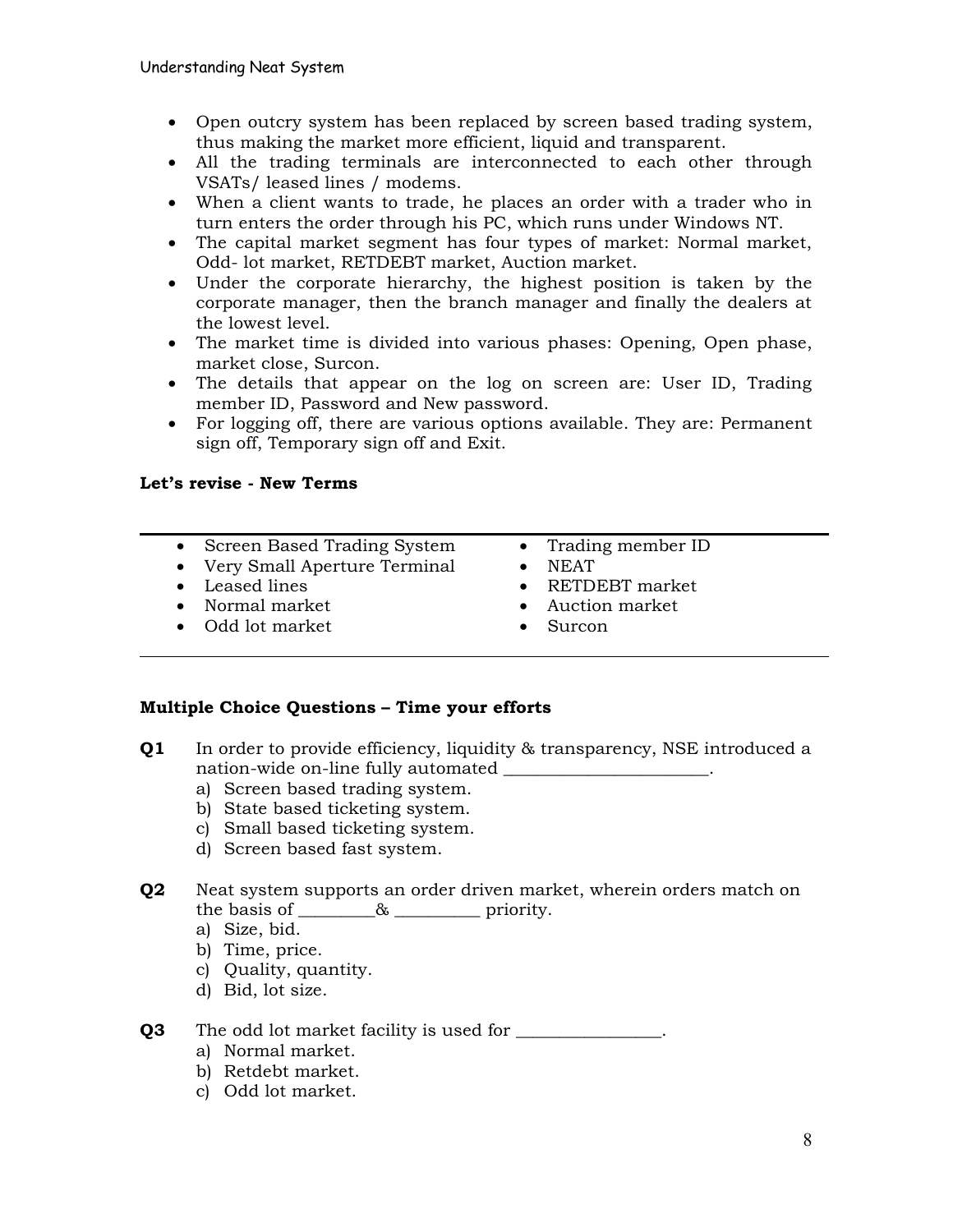- d) Auction market.
- **Q4** In the auction market, auctions are initiated by the on behalf of for settlement related reasons.
	- a) NSDL, brokers.
	- b) SEBI, sub-broker.
	- c) Exchange, trading members.
	- d) CRISIL, client.
- **Q5** The branch manager receives end of day reports for all the <u>second</u> under that branch.
	- a) Dealers.
	- b) Corporate manager.
	- c) Clients.
	- d) NCFM certificate holders.

**Q6** The corporate manager is a term assigned to a user placed at the

- a) Lowest level.
- b) Highest level.
- c) Middle level.
- d) Junior level.
- **Q7** After login to the NEAT system & before the market opens for trading; a trading member can set up  $\infty$ 
	- a) Market watch, viewing inquiry screen.
	- b) Security descriptor. Market by price.
	- c) Previous trades, outstanding orders.
	- d) Activity log, order status.
- **Q8** Which of the following statement (s) are true?
	- i) During the open phase order entry is allowed.
	- ii) During this phase, orders are matched on a continuous basis.
	- iii) Trading in all the instruments is allowed unless they are specifically prohibited by the exchange.
	- iv) The activities that are allowed at this stage are inquiry, order entry, order modification, order cancellation & order matching.
	- a) Only (i)
	- b) Only (ii)
	- c) Only (i), (ii)  $&(iii)$
	- d) All of the above

**Q9** Surveillance & control (SURCON) is that period after market \_\_\_\_\_\_\_\_ during which, the user have \_\_\_\_\_\_\_\_\_\_\_ only.

- a) Open, inquiry access.
- b) Close, inquiry access.
- c) Open, order access.
- d) Close, order modification access.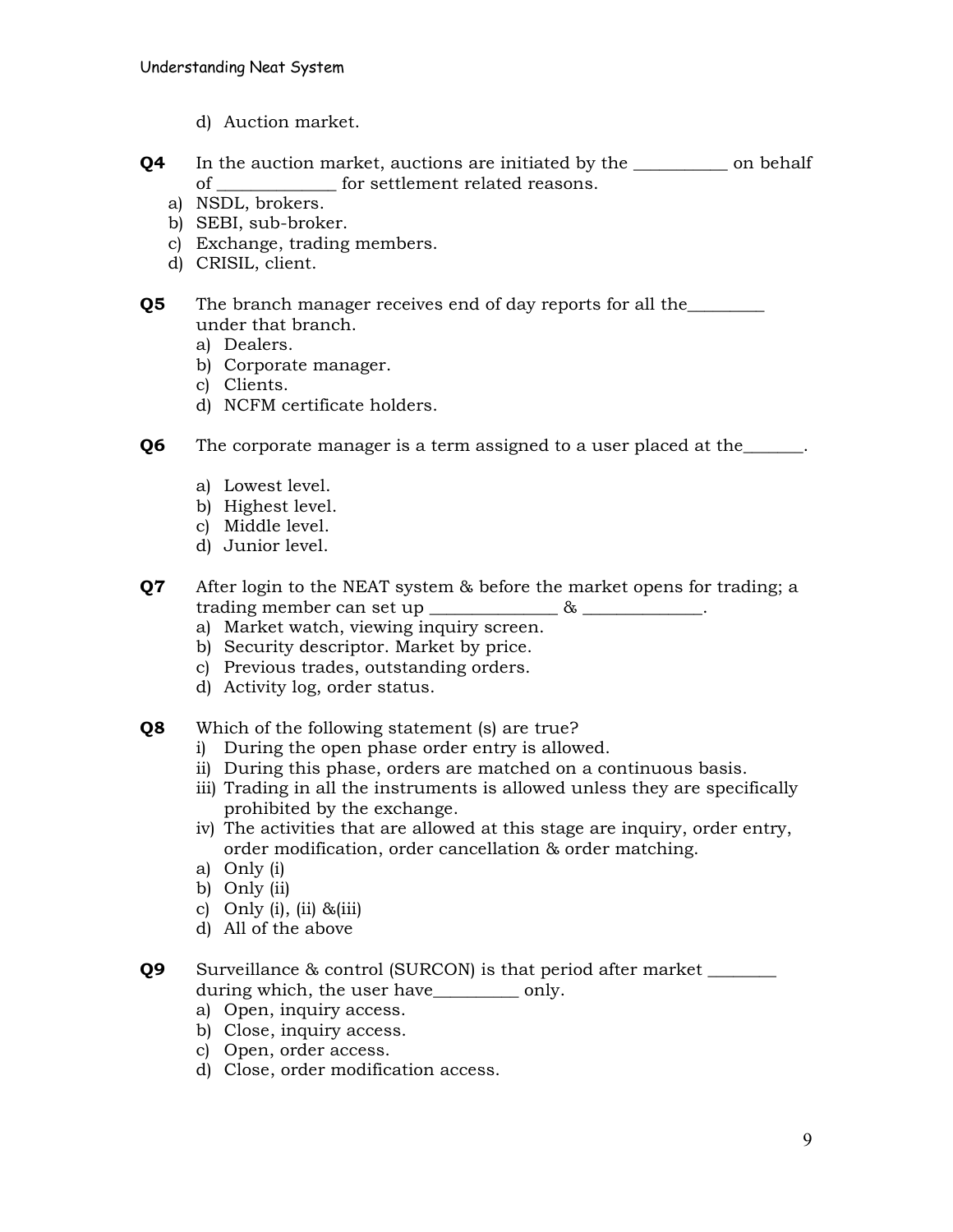- **Q10** Each user of a trading member must be registered with the  $\alpha$  is assigned an unique\_\_\_\_\_\_\_\_\_\_.
	- a) SEBI, code.
	- b) NSDL, password.
	- c) Exchange, user id.
	- d) NSCCL, user id.

# **Q11** When a user logs in for the first time, he has to enter the default password\_\_\_\_\_\_\_\_\_\_\_\_ provided by the exchange.

- a) NEATID.
- b) NEATCD.
- c) NEATCM.
- d) NEATPASSWORD.
- **Q12** If a trading member forgets his password then he is required to \_\_\_\_\_\_\_\_\_\_in writing with a request to reset the password.
	- a) Inform the client.
	- b) Inform the SEBI.
	- c) Inform the exchange.
	- d) Inform the NSDL.
- **Q13** Temporary sign off is a useful feature that allows the user to disallow the use of the trading software without actually  $\qquad \qquad$ .
	- a) LOGGING IN.
	- b) Logging off.
	- c) Typing anything.
	- d) Entering order.
- **Q14** The temporary sign off is automatically activated when the user is inactive for a period of \_\_\_\_\_\_\_\_\_\_\_\_\_.
	- a) 5 minutes.
	- b) 10 minutes.
	- c) 15 minutes.
	- d) 20 minutes.
- **Q15** Name the period after market close during which, the users have inquiry access only?
	- a) SURCON.
	- b) Open Phase.
	- c) Market Close.
	- d) None of the above.
- **Q16** The NEAT system provides an order driven market, wherein orders match on the basis of \_\_\_\_\_\_\_\_\_\_\_\_\_.
	- a) First come bases.
	- b) Highest price bases.
	- c) Time and price priority.
	- d) None of the above.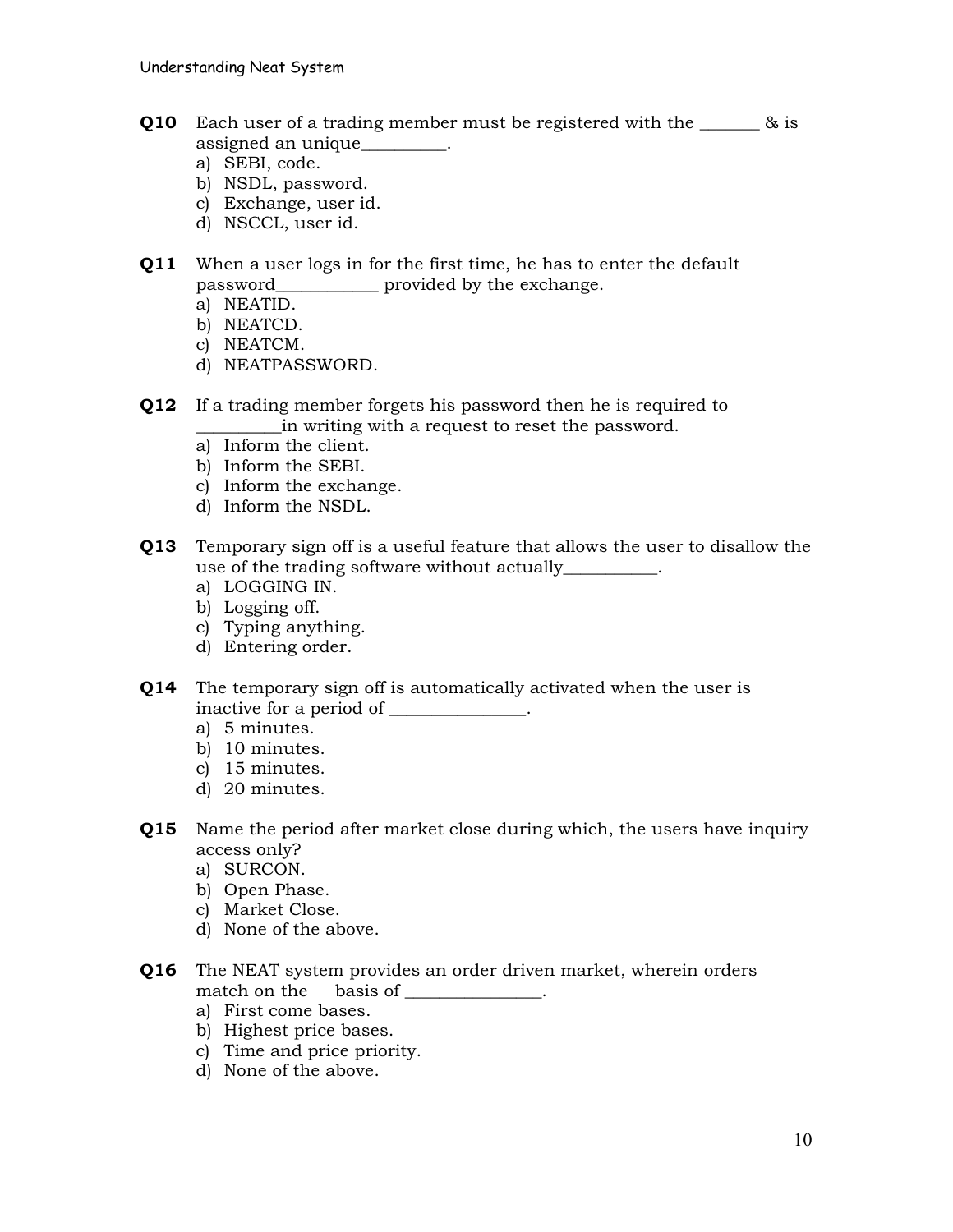- **Q17** Capital market has how many types of markets?
	- a) 5 markets.
	- b) 4 markets.
	- c) 2 markets.
	- d) 3 markets.
- **Q18** What is the full form of VSAT?
	- a) Very small Aperture terminal.
	- b) Very small Alternative terminal.
	- c) Very smallest Aperture trading.
	- d) None of the above.
- **Q19** Who receives End of the day reports for all the branches of the Trading member?
	- a) Dealer.
	- b) Branch manager.
	- c) Broker.
	- d) Corporate manager.

**Q20** Who can view and perform order and trade related activities only for oneself?

- a) Broker.
- b) Dealer.
- c) Branch Manager.
- d) None of the above.

#### **Answers**

| $Q1$ (a)  | $Q2$ (b)  | Q3(c)  | O4(c)  | Q5(a)     | Q6(b)  |
|-----------|-----------|--------|--------|-----------|--------|
| $Q7$ (a)  | $Q8$ (d)  | O9(b)  | Q10(c) | Q11(c)    | Q12(c) |
| Q13(b)    | Q14(a)    | Q15(a) | Q16(c) | $Q17$ (b) | Q18(a) |
| $Q19$ (d) | $Q20$ (b) |        |        |           |        |

#### **Very short answer type:**

- Q1 Give the full names of the following terms—NEAT, VSAT, OECLOB.
- Q2 Name the four types of market of the capital system.
- Q3 What is odd lot market?
- Q4 Explain the term auction market.
- Q5 What are the names of the different market phases.
- Q6 What is market close?
- Q7 On starting NEAT application, what details appear on the logon screen?

#### **Short answer type:**

- Q1 What is NEAT system? & how does it work?
- Q2 What is normal market?